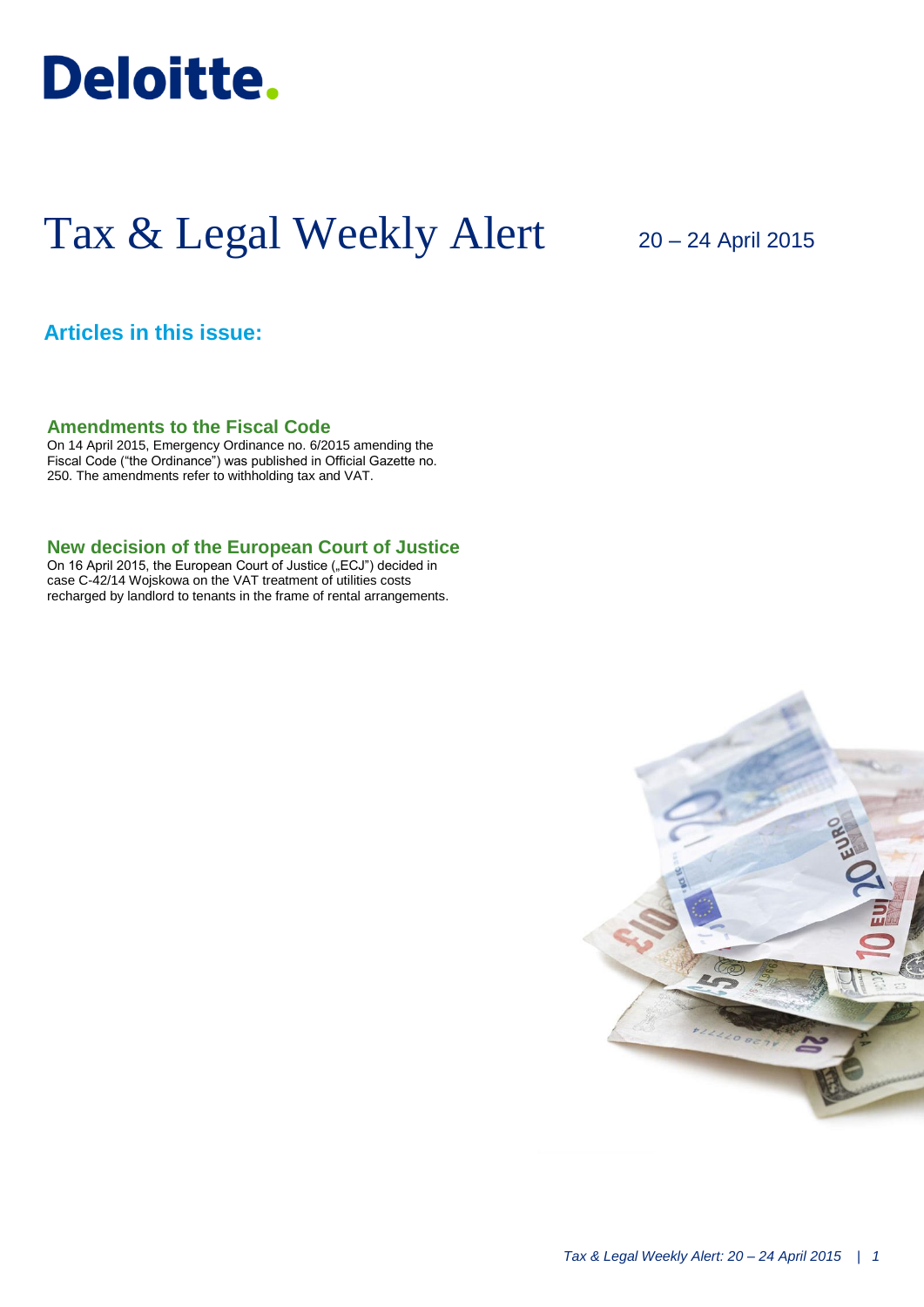# **Amendments to the Fiscal Code**

On 14 April 2015, Emergency Ordinance no. 6/2015 amending the Fiscal Code ("the Ordinance") was published in Official Gazette no. 250.

The amendments refer to withholding tax and VAT.

Please find below the key amendments:

#### **Value Added Tax**

VAT rate for foodstuffs, restaurant and catering services down to 9% from 1 June 2015

The reduced VAT rate of 9% will be applied to the following:

- Foodstuffs, including beverages, except alcoholic beverages, meant for human and animal consumption;
- Alive animals and birds of domestic species;
- Seeds, plants and ingredients usually used to prepare foodstuffs;
- Products usually used to supplement or substitute foodstuffs;
- Restaurant and catering services, except alcoholic beverages.

Currently, the reduced VAT rate of 9% in the food sector applies only to breadstuff, bakery and various types of flour and ingredients.

#### **Withholding Tax**

Two new articles (116^1 and 116^2) were introduced on the taxation of:

- interest derived from Romania by nonresident legal entities and
- income from self-employment obtained in Romania by non–resident individuals,

resident in a Member State of the European Union or the European Economic Area.

The new amendments were introduced in order to solve the infringement of European Union law, i.e. freedom to provide services and freedom of capital movement for non-resident legal entities and individuals.

#### **Tax treatment applicable to non–resident legal entities**

Non-residents entities can opt for the regularization of the tax withheld in relation to interest revenues by declaring and paying corporate income tax. The corporate income tax will be computed for the taxable profits related to such interest income, in accordance with Title II "Profits Tax" of the Fiscal Code.

The tax initially withheld will represent a prepayment performed on the account of the corporate income tax and it will be deducted from the corporate income tax due by the non–resident (computed as noted above).

#### **Tax treatment applicable to non–resident individuals**

Non-residents individuals can also opt for the regularization of the tax withheld for revenues from selfemployment by declaring and paying individual income tax. The tax will be computed for the taxable income from self-employment obtained by non-residents on the Romanian territory, the computation being performed in accordance with Title III "Income Tax" of the Fiscal Code.

The tax initially withheld will represent a prepayment performed on the account of the individual income tax and it will be deducted from the individual income tax due by the non–resident in accordance with the computation previously mentioned.

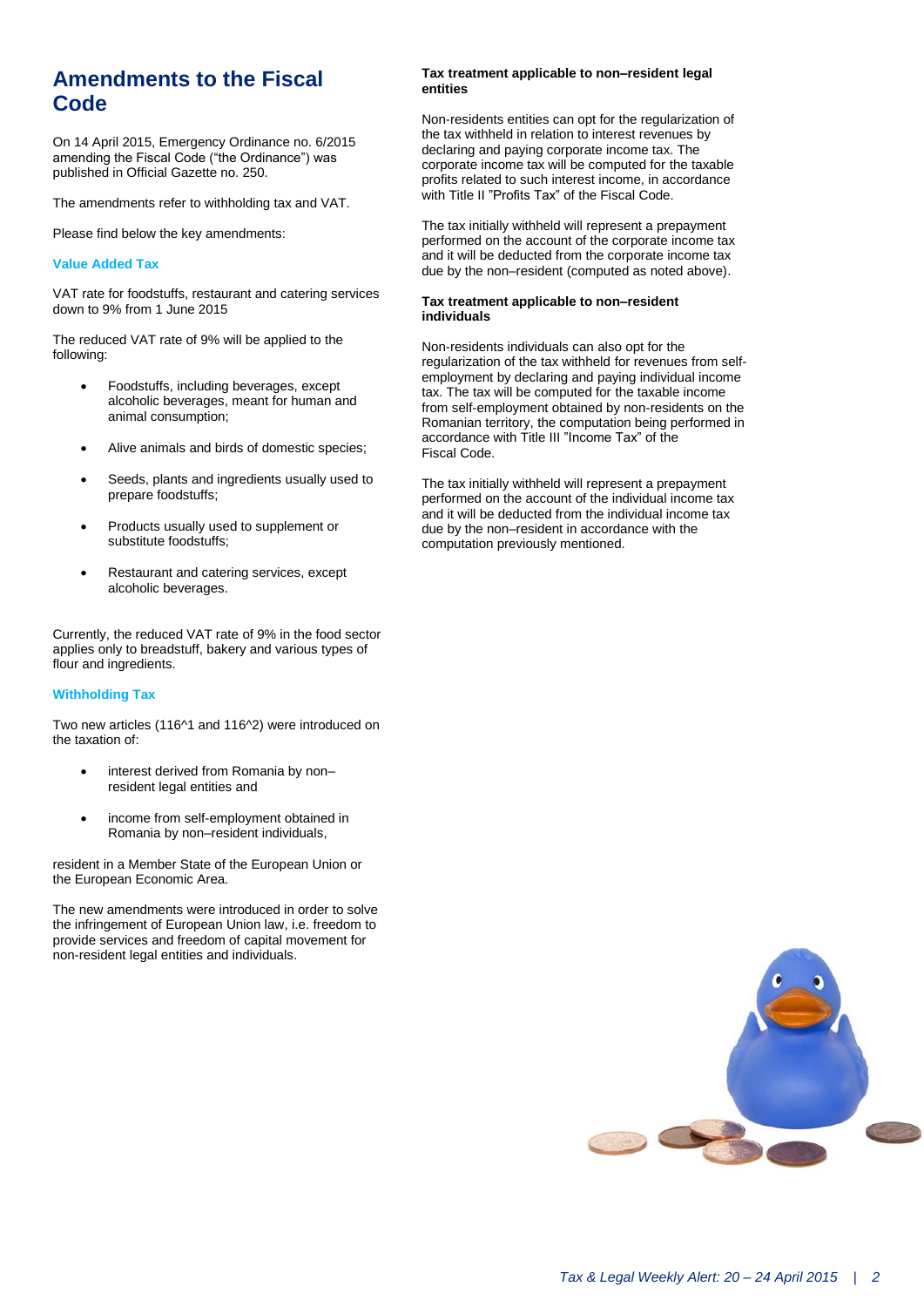# **New decision of the European Court of Justice**

#### **Do utilities costs follow the VAT treatment of rent when recharged to the tenant?**

On 16 April 2015, the European Court of Justice ("ECJ") decided in case C-42/14 Wojskowa on the VAT treatment of utilities costs recharged by landlord to tenants in the frame of rental arrangements.

#### **Background**

Wojskowa is a public body which lets state immovable property. The costs related to certain utilities, including electricity, heating, water and refuse disposal were passed on to the tenants at the VAT rates applicable to each utility.

The Poland Finance Ministry was of the view that the utilities and refuse collection were part of a whole, constituting a single supply for VAT purposes, and should be thus invoiced at the VAT rate applicable to the main service, rental.

The ECJ was asked to rule on whether utilities should be included in the taxable base of the rental service or they constitute supplies separate from the rental service.

### **Considerations of the ECJ**

Starting from the previous case-law on the matter (i.e. *Tellmer Property, Field Fisher Waterhouse and BGZ Leasing*), the ECJ made a more detailed analysis of the criteria to determine if a single supply or several independent transactions exist from a VAT perspective, as follows:

Several independent supplies exist if:

- The tenant has the right to choose his suppliers and/or the terms of use of the goods or services.
- The tenant can determine his own consumption of utilities (e.g. existence of individual meters).
- Services are itemized separately from the rent on the invoices addressed to the tenant.

A single supply exists:

- If the rent and the related utilities are a whole from an economic point of view, e.g. letting of turnkey offices ready for use, immovable property let for short periods (for holidays or business reasons), when they are offered with the utilities included.
- When the landlord who owns part of a multidwelling building is required to use suppliers designated by the co-proprietors collectively and to pay his share of the utilities costs, which he then passes on to the tenant.

We consider that this ECJ decision brings clarity on the criteria for determining the VAT treatment of recharges of utility costs related to rental.

The impact should be significant when the rental is VAT exempt. In that case, it may turn out that the utilities costs related to that rent should be passed on by the landlord to the tenant with VAT.

#### **For further questions regarding the aspects mentioned in this alert, please contact us.**

### **[Dan Bădin](mailto:dbadin@deloittece.com)**

**Partner** +40 21 207 53 92

### **[Pieter Wessel](mailto:aaparaschivei@deloittece.com)**

**Partner** +40 21 207 52 42

For further information please contact us at: [Romania@deloittece.com](mailto:Romania@deloittece.com) or visit the web page [www.deloitte.com/ro/tax-alerts](http://www2.deloitte.com/ro/ro/pages/tax/articles/tax-legal-weekly-alerts-2015.html)